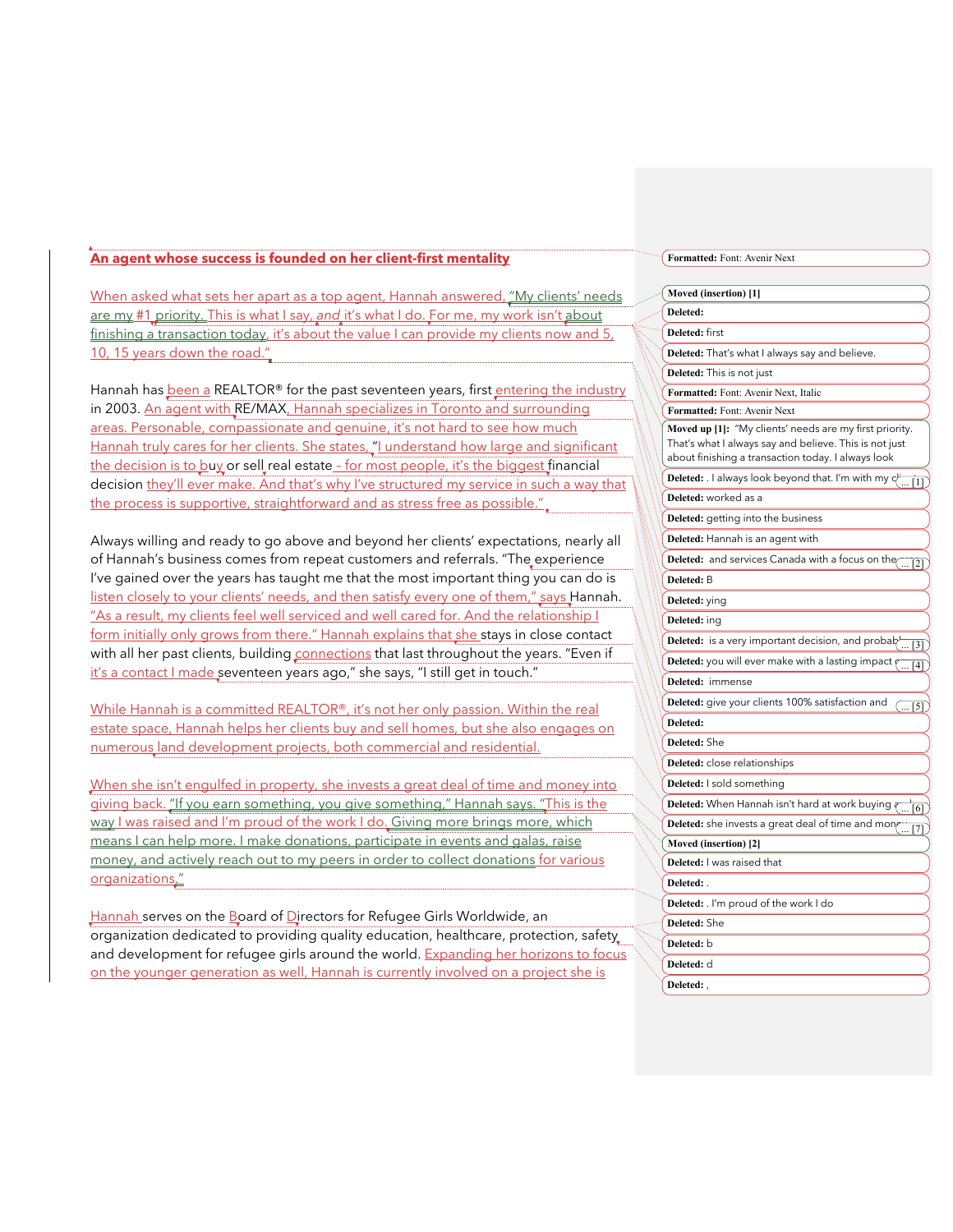very excited about: the establishment of a children's educational program that focuses on financial literacy, creativity and leadership. "This is a program I believe will give children the skills, confidence and drive they need to stand out in any industry, now and in the future," explains Hannah. "I'm thrilled to be a part of it and welcome all new sponsors, which will help us bring our vision to market faster."

It's a clear fact that Hannah is a REALTOR® who has built a strong name for herself, not only through her many initiatives but also by simply being who she is: hard working, committed, intuitive, friendly and never taking no for an answer. Working diligently to solve problems and create innovative solutions, Hannah and her team at RE/MAX are able to bring clients higher returns and greater outcomes. It's no wonder Hannah's best forms of marketing are word of mouth, referral and repeat business.

To get in contact with Hannah Karimian and her team, call 416-824-3009, email hannah.karimian@gmail.com, visit www.hannahkarimian.com or connect on social media: Instagram: @hannah.realestate Facebook: @hannah.karimianrealestate

**Moved up [2]:** "If you earn something, you give something," Hannah says. "I was raised that way. Giving more brings more, which means I can help more. I make donations, participate in events and galas, raise money, and actively reach out to my peers in order to collect donations. I'm proud of the work I do."¶

**Deleted:** In this role, Hannah oversees and takes part in many events. She also donates a considerable percentage of each of her transactions to various charities. "If you earn something, you give something," Hannah says. "I was raised that way. Giving more brings more, which means I can help more. I make donations, participate in events and galas, raise money, and actively reach out to my peers in order to collect donations. I'm proud of the work I do."¶ ¶

Looking to the future, Hannah is hard at work with her team at RE/MAX. While they are firmly established in buying and selling properties, especially preconstructions, Hannah has her eye on something new. "We're starting to focus more on the land development side of things, both commercial and residential," Hannah explains. While she excited to continue her work with residential, she is looking forward to what the future will bring in terms of development. She says, "Our team is keeping busy!"¶ **Deleted:** learn more about **Formatted:** Font: Avenir Next **Deleted:** or

**Formatted:** Font: Avenir Next **Formatted:** Font: Avenir Next **Formatted:** Font: Avenir Next **Deleted:** .